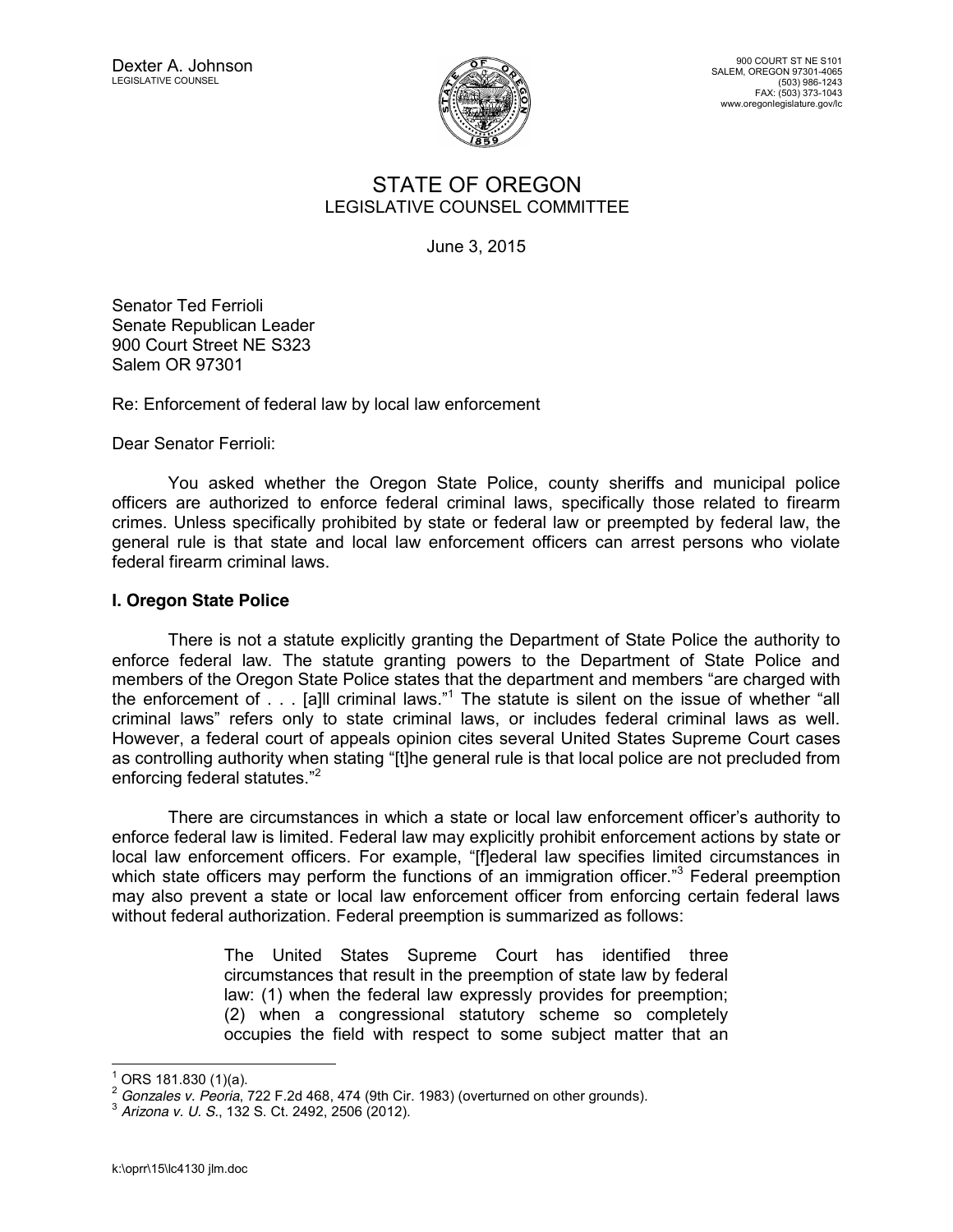intent to exclude the states from legislating in that subject area is implied; and (3) when an intent to preempt is implied from an actual conflict between state and federal law. The third type of preemption exists not only when it is physically impossible to comply with both the state and federal law, but when "under the circumstances of the particular case, [the challenged state law] stands as an obstacle to the accomplishment and execution of the full purposes and objectives of Congress." $4$  (Citation omitted.)

However, we did not find any federal law that prohibits the enforcement of federal firearm laws by state or local law enforcement officers, and we do not believe that any of the preemption circumstances apply to the enforcement of federal firearm laws.

Also, state law could prohibit the enforcement of federal law by state or local law enforcement officers. According to the United States Supreme Court: "This Court has said, in the similar circumstance of an arrest for violation of federal law by state peace officers, that the lawfulness of the arrest without warrant is to be determined by reference to state law."<sup>5</sup> For example, Oregon law prohibits the use of state or local law enforcement "agency moneys, equipment or personnel for the purpose of detecting or apprehending persons whose only violation of law is that they are persons of foreign citizenship present in the United States in violation of federal immigration laws."<sup>6</sup> However, there is no Oregon statute that prohibits the Department of State Police from enforcing federal firearm laws.

Given the lack of limiting circumstances and the general grant of authority to the Department of State Police, we believe Oregon State Police likely have the authority to arrest persons who violate federal firearm criminal laws.

## **II. County Sheriffs**

Again, there is not a statute explicitly granting county sheriffs the authority to enforce federal law. However, it is the statutory duty of a county sheriff to "[a] rrest and commit to prison all persons who break the peace, or attempt to break it, and all persons guilty of public offenses."<sup>7</sup> Furthermore, there is a recent Oregon case that, at least in dicta, states that county sheriffs have the general authority to enforce federal law, specifically federal firearm laws:

> In fact, it is possible that the sheriffs in this case could themselves enforce section 922(g)(3) of the federal Gun Control Act against medical marijuana users who possess guns in violation of federal law. The federal act makes such possession illegal, the sheriffs generally are authorized to enforce federal as well as state law, and no state law prohibits the sheriffs from taking such enforcement actions.<sup>8</sup>

In light of this case, we believe county sheriffs likely have the authority to arrest persons who violate federal firearm criminal laws.

<sup>&</sup>lt;sup>4</sup> Willis v. Winters, 350 Or. 299, 308 (2011) quoting Hines v. Davidowitz, 312 U.S. 52 (1941).<br><sup>5</sup> Miller v. U.S., 357 U.S. 301, 305 (1958), citing U.S. v. Di Re, 332 U.S. 581 (1948).<br><sup>6</sup> ORS 181.850 (1).<br><sup>7</sup> ORS 206.010